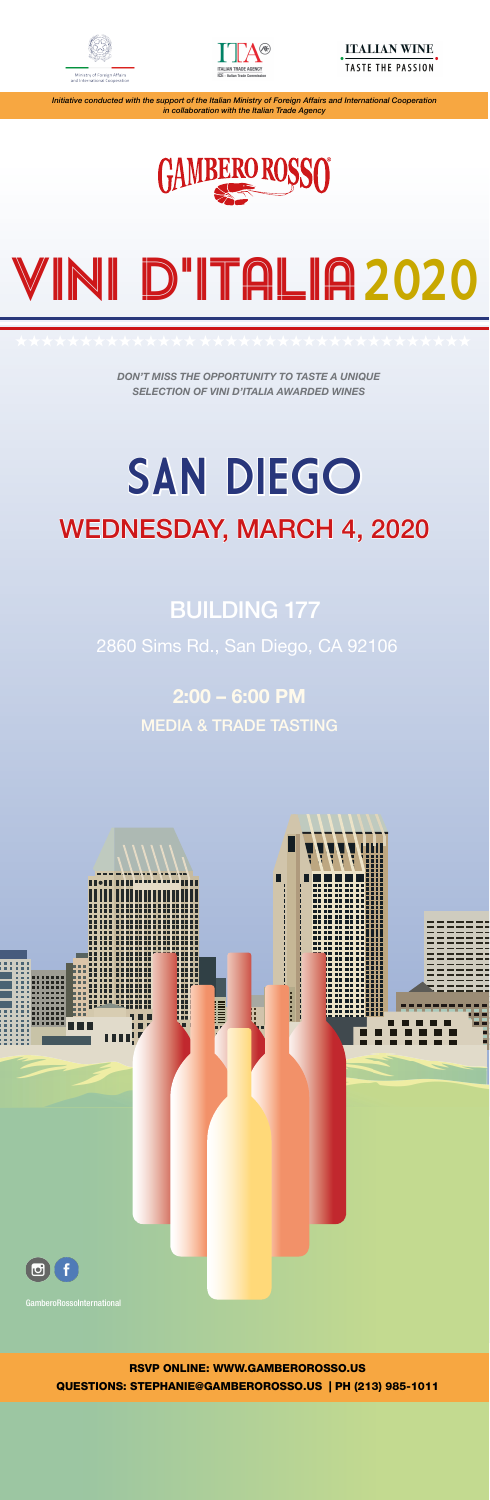



### **ITALIAN WINE TASTE THE PASSION**

Initiative conducted with the support of the Italian Ministry of Foreign Affairs and International Cooperation and in collaboration with the Italian Trade Agency



# PRESS RELEASE

INI D'ITALIA 20

# San Diego meets Vini d'Italia

#### The Gambero Rosso World Tour comes back to San Diego

After the successful event of last year, Gambero Rosso is ready to land in San Diego with a tasting of premium Italian wines selected in Vini d'Italia 2020. The tour will hit the coast of the Pacific Ocean in Southern California on Wednesday, March 4. The event will take place in the modern Building 177, originally the Naval Library, with a vibrant walk around tasting from 2pm to 6pm. The selection will feature a very huge portfolio of native Italian grapes produced by some of the most consistent and emerging wineries. A surprising portfolio of wines not yet released on the market will accompany a rich variety of awarded labels. The event is conducted with the support of the Italian Ministry of Foreign Affairs and International Cooperation and in collaboration with the Italian Trade Agency.

At 4pm is scheduled the Awarding Ceremony of the Top Italian Restaurants in San Diego according to the Gambero Rosso ranking, including fine dining restaurants, trattorias, pizzerias, and wine bars. Sales of Italian wine in the US grew overall by +1.9% in value, reaching the record of 736 millions of euros in the first six month of 2019, accordoing to the data of Ismea. The sparkling sector leads the way with a brilliant performance.

Gambero Rosso has reached the 33rd edition of the Vini d'Italia guide, today translated into English, German, Chinese and Japanese. Vini d'Italia guide is the result of a year of work by an expert team of tasters who have travelled the country interviewing producers and visiting wineries. The guide reviews 2,542 wineries and a total of 22,586 wines, awarding the classic scores ranging from 1 to 3 Glasses according to the quality of the label. This year, the record number of 457 Tre Bicchieri have emerged: Tuscany leads the way with 89 awards. Vini d'Italia is not just a collection of scores and ratings, it's a fundamental and essential volume for all those who work in the sector or are interested in quality Italian wines.

The biodiversity of Italian Wines is so rich that may be confusing for international consumers. This is why Gambero Rosso selections represent a guaranteed way for promoting knowledgeable, attentive and curious development of Italian territories.

# SAN DIEGO

## WEDNESDAY, MARCH 4, 2020

BUILDING 177 2875 DEWEY ROAD, SAN DIEGO, CA 92106

02:00 PM - 06:00 PM MEDIA & TRADE TASTING 4:00 PM - 4:30 PM TOP ITALIAN RESTAURANTS ANNOUNCEMENT



RSVP ONLINE: WWW.GAMBEROROSSO.US | QUESTIONS: STEPHANIE@GAMBEROROSSO.US



GamberoRossoInternational  $\mathsf{SAN}\ \mathsf{DIEGO}$